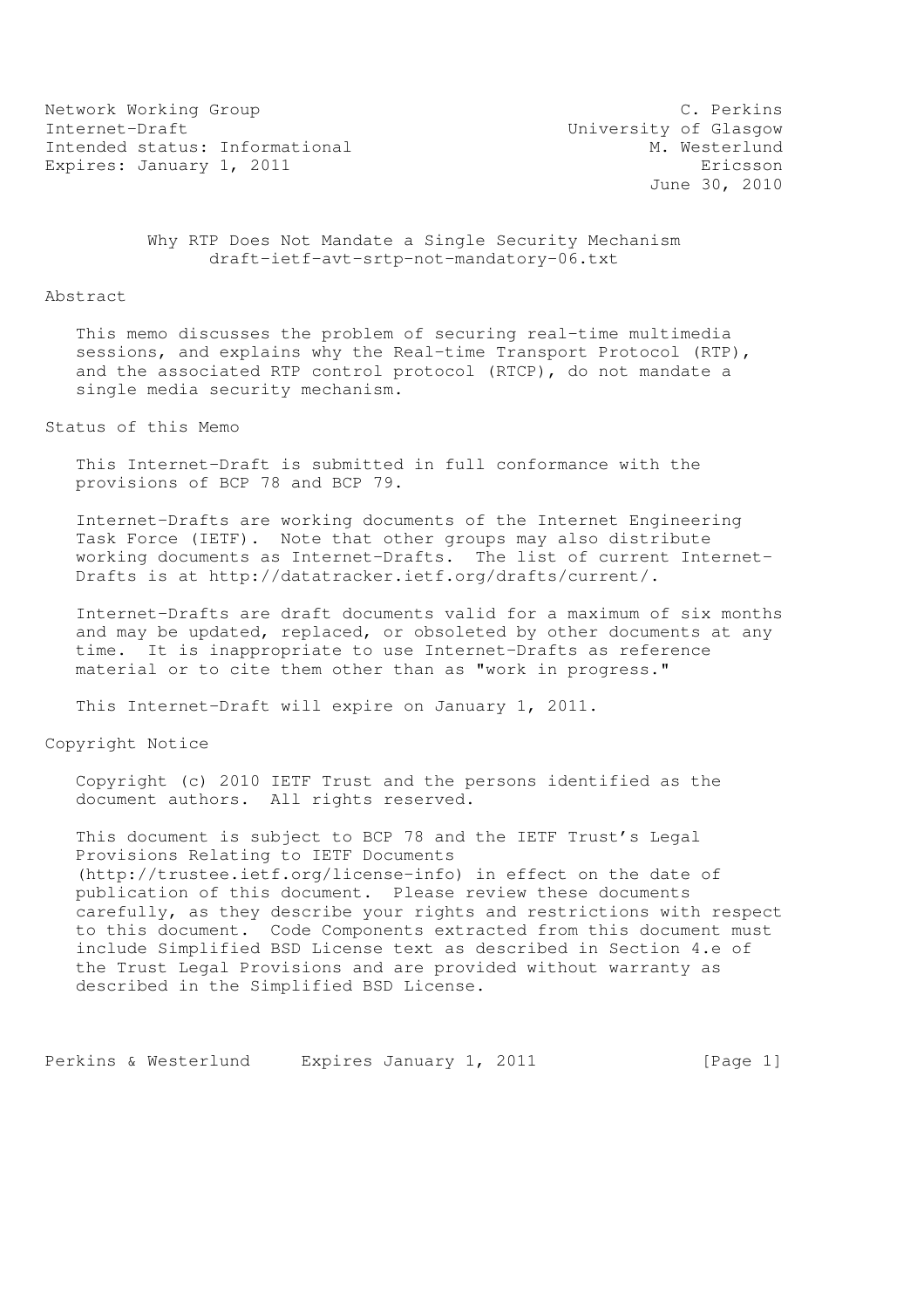Table of Contents

| 6. |                                                                                                                                                                                                                            |
|----|----------------------------------------------------------------------------------------------------------------------------------------------------------------------------------------------------------------------------|
|    |                                                                                                                                                                                                                            |
| 8. |                                                                                                                                                                                                                            |
|    |                                                                                                                                                                                                                            |
|    |                                                                                                                                                                                                                            |
|    |                                                                                                                                                                                                                            |
|    | RTP Applications and Deployment Scenarios 3<br>3. Implications for RTP Security 4<br>4. Implications for Key Management 5<br>5. On the Requirement for Strong Security in IETF protocols 6<br>7. Security Considerations 7 |

Perkins & Westerlund Expires January 1, 2011 [Page 2]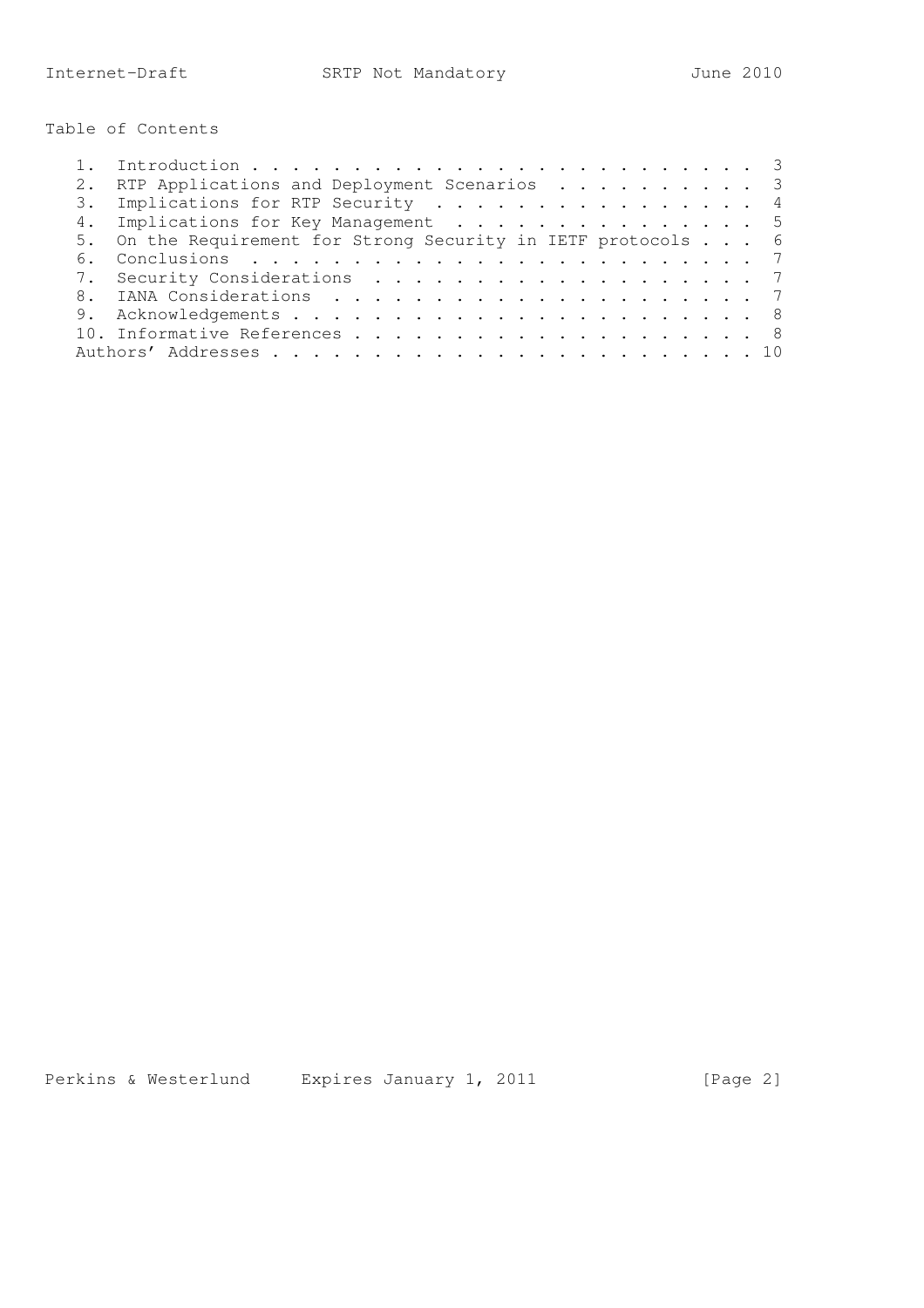The Real-time Transport Protocol (RTP) [RFC3550] is widely used for voice over IP, Internet television, video conferencing, and various other real-time and streaming media applications. Despite this, the base RTP specification provides very limited options for media security, and defines no standard key exchange mechanism. Rather, a number of extensions are defined to provide confidentiality and authentication of RTP media streams and RTCP control messages, and to exchange security keys. This memo outlines why it is appropriate that multiple extension mechanisms are defined, rather than mandating a single security and keying mechanism.

 This memo provides information for the community; it does not specify a standard of any kind.

 The structure of this memo is as follows. Section 2 describes the scenarios in which RTP is deployed. Following this, Section 3 outlines the implications of this range of scenarios for media confidentially and authentication, and Section 4 outlines the implications for key exchange. Section 5 outlines how the RTP framework meets the requirement of BCP 61. Section 6 then concludes and gives some recommendations.

2. RTP Applications and Deployment Scenarios

 The range of application and deployment scenarios where RTP has been used includes, but is not limited to, the following:

- o Point-to-point voice telephony (fixed and wireless networks)
- o Point-to-point video conferencing
- o Centralised group video conferencing with a multipoint conference unit (MCU)
- o Any Source Multicast video conferencing (light-weight sessions; Mbone conferencing)
- o Point-to-point streaming audio and/or video
- o Source-specific multicast (SSM) streaming to large group (IPTV and 3GPP Multimedia Broadcast Multicast Service (MBMS) [MBMS])
- o Replicated unicast streaming to a group

Perkins & Westerlund Expires January 1, 2011 [Page 3]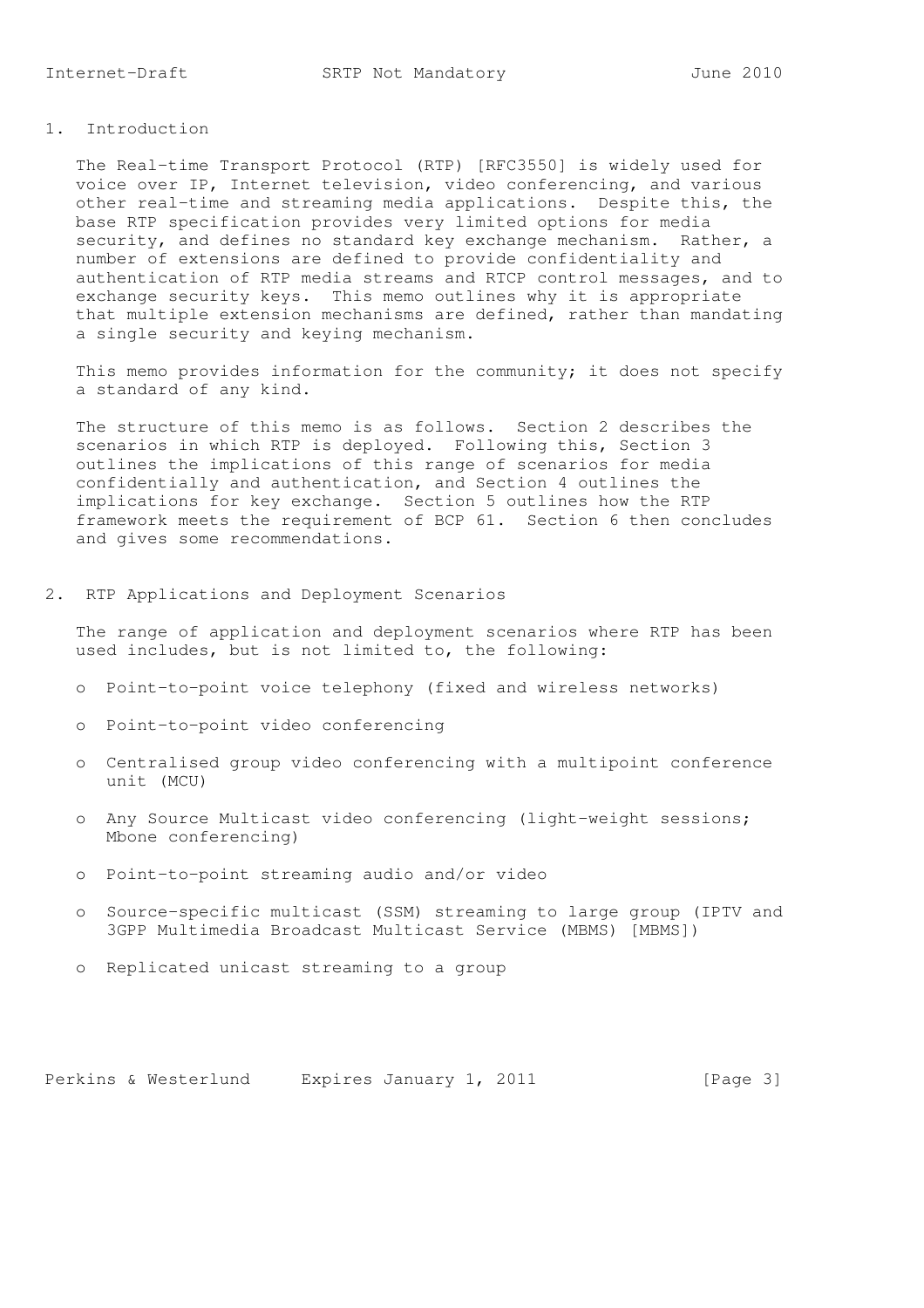- o Interconnecting components in music production studios and video editing suites
- o Interconnecting components of distributed simulation systems
- o Streaming real-time sensor data

 As can be seen, these scenarios vary from point-to-point to very large multicast groups, from interactive to non-interactive, and from low bandwidth (kilobits per second) to very high bandwidth (multiple gigabits per second). While most of these applications run over UDP [RFC0768], some use TCP [RFC0793], [RFC4614] or DCCP [RFC4340] as their underlying transport. Some run on highly reliable optical networks, others use low rate unreliable wireless networks. Some applications of RTP operate entirely within a single trust domain, others are inter-domain, with untrusted (and potentially unknown) users. The range of scenarios is wide, and growing both in number and in heterogeneity.

3. Implications for RTP Security

 The wide range of application scenarios where RTP is used has led to the development of multiple solutions for securing RTP media streams and RTCP control messages, considering different requirements. Perhaps the most widely applicable of these solutions is the Secure RTP (SRTP) framework [RFC3711]. This is an application-level media security solution, encrypting the media payload data (but not the RTP headers) to provide some degree of confidentiality, and providing optional source origin authentication. It was carefully designed to be both low overhead, and to support the group communication features of RTP, across a range of networks.

 SRTP is not the only media security solution in use, however, and alternatives are more appropriate for some scenarios. For example, many client-server streaming media applications can run over a single TCP connection, multiplexing media data with control information on that connection (RTSP [I-D.ietf-mmusic-rfc2326bis] is a widely used example of such a protocol). The natural way to provide media security for such client-server media applications is to use TLS [RFC5246] to protect the TCP connection, sending the RTP media data over the TLS connection. Using the SRTP framework in addition to TLS is unnecessary, and would result in double encryption of the media, and SRTP cannot be used instead of TLS since it is RTP-specific, and so cannot protect the control traffic.

 Other RTP use cases work over networks which provide security at the network layer, using IPsec. For example, certain 3GPP networks need

Perkins & Westerlund Expires January 1, 2011 [Page 4]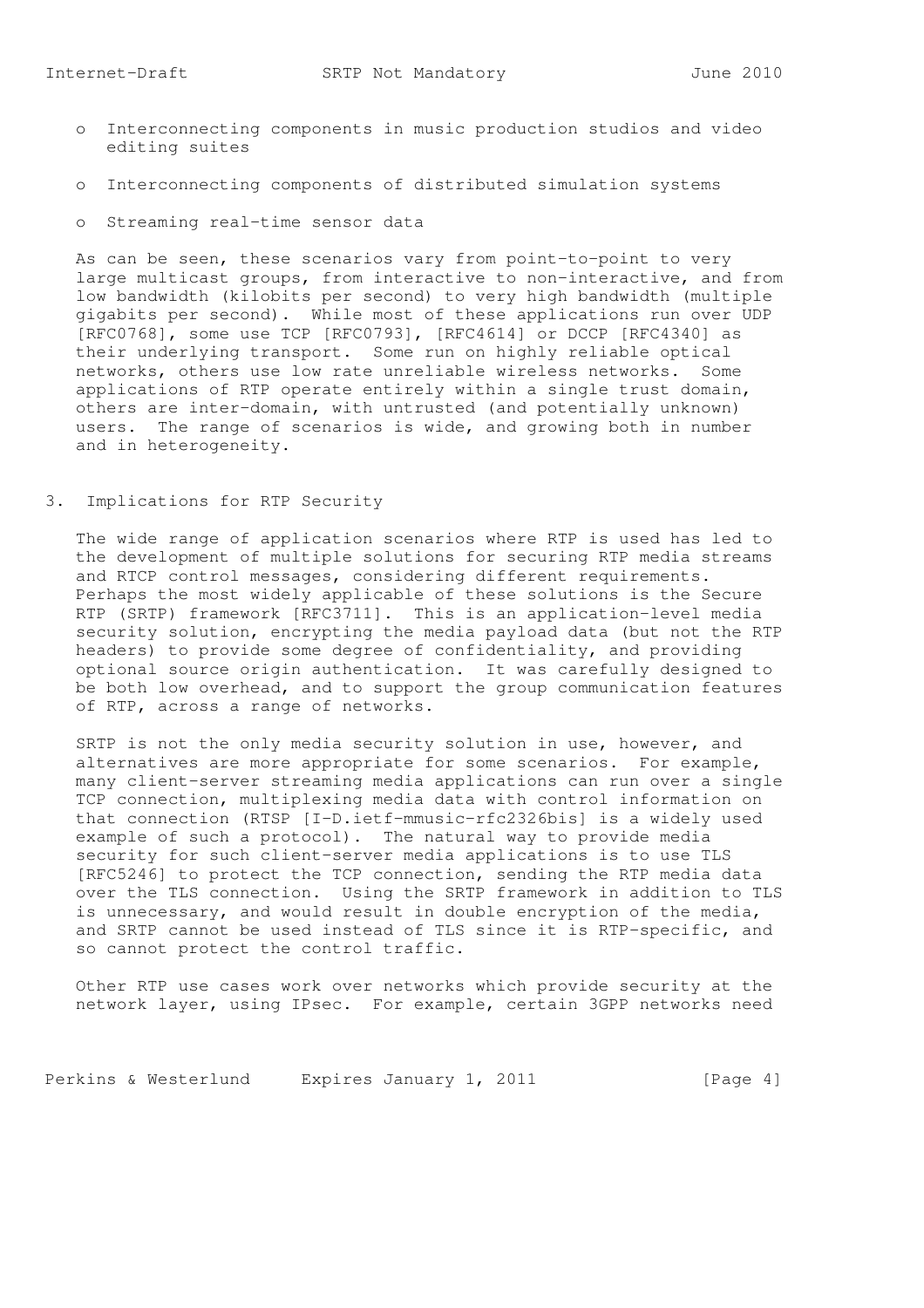IPsec security associations for other purposes, and can reuse those to secure the RTP session [3GPP.33.210]. SRTP is, again, unnecessary in such environments, and its use would only introduce overhead for no gain.

 For some applications it is sufficient to protect the RTP payload data while leaving RTP, transport, and network layer headers unprotected. An example of this is RTP broadcast over DVB-H [ETSI.TS.102.474], where one mode of operation uses ISMAcryp (http://www.isma.tv/specs/ISMA\_E&Aspec2.0.pdf) to encrypt the RTP payload data only.

 Finally, the link layer may be secure, and it may be known that the RTP media data is constrained to that single link (for example, when operating in a studio environment, with physical link security). An environment like this is inherently constrained, but might avoid the need for application, transport, or network layer media security.

 All these are application scenarios where RTP has seen commercial deployment. Other use case also exist, with additional requirements. There is no media security protocol that is appropriate for all these environments. Accordingly, multiple RTP media security protocols can be expected to remain in wide use.

4. Implications for Key Management

 With such a diverse range of use cases come a range of different protocols for RTP session establishment. Mechanisms used to provide security keying for these different session establishment protocols can basically be put into two categories: inband and out-of-band in relation to the session establishment mechanism. The requirements for these solutions are highly varying. Thus a wide range of solutions have been developed in this space:

- o A common use case for RTP is probably point-to-point voice calls or centralised group conferences, negotiated using SIP [RFC3261] with the SDP offer/answer model [RFC3264], operating on a trusted infrastructure. In such environments, SDP security descriptions [RFC4568] or the MIKEY [RFC4567] protocol are appropriate keying mechanisms, piggybacked onto the SDP [RFC4566] exchange. The infrastructure may be secured by protecting the SIP exchange using TLS or S/MIME, for example [RFC3261]. Protocols such as DTLS [RFC5764] or ZRTP [I-D.zimmermann-avt-zrtp] may also be appropriate in such environments.
- o Point-to-point RTP sessions may be negotiated using SIP with the offer/answer model, but operating over a network with untrusted

Perkins & Westerlund Expires January 1, 2011 [Page 5]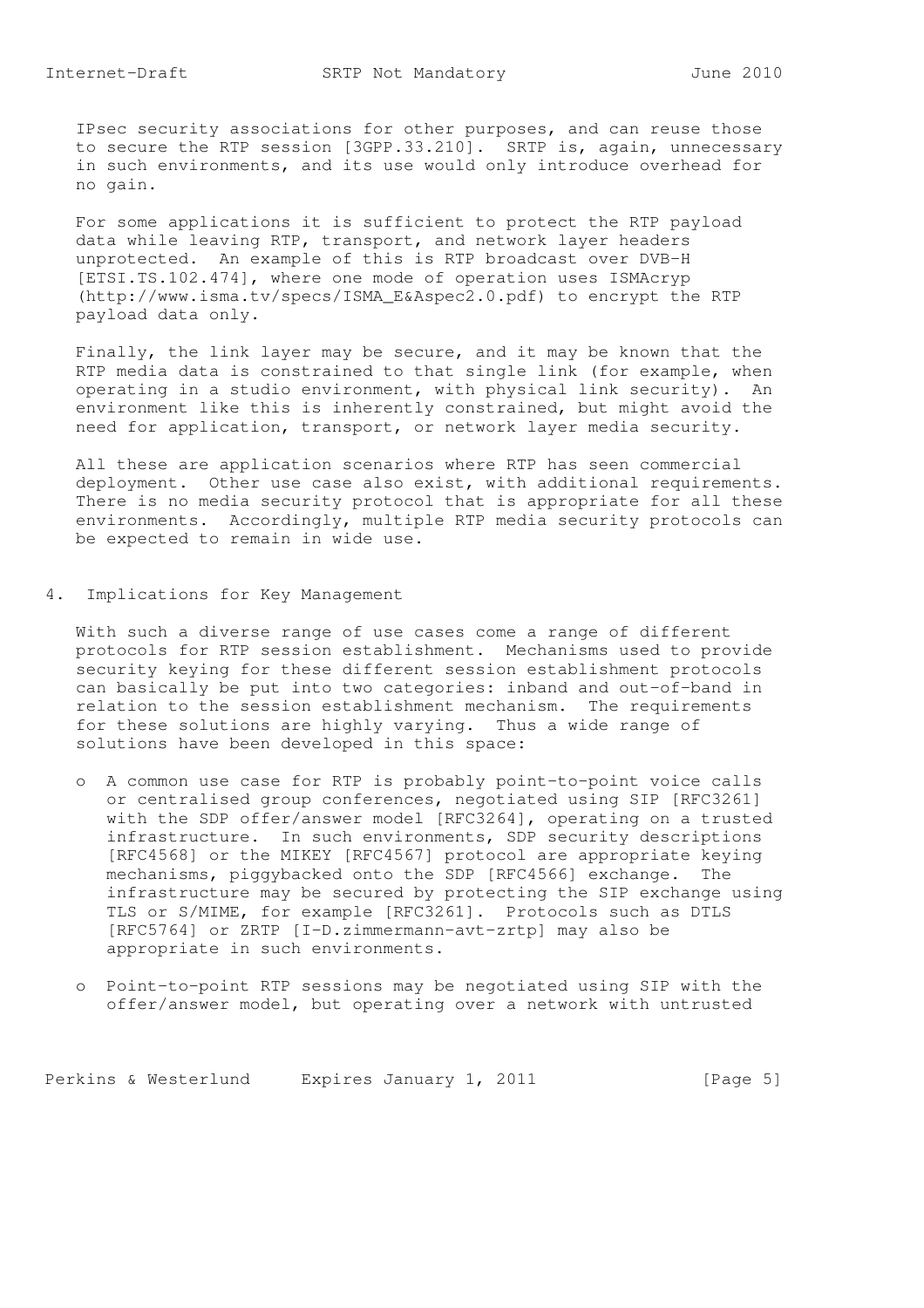infrastructure. In such environments, the key management protocol is run on the media path, bypassing the untrusted infrastructure. Protocols such as DTLS [RFC5764] or ZRTP [I-D.zimmermann-avt-zrtp] are useful here.

- o For point-to-point client-server streaming of RTP over RTSP, a TLS association is appropriate to manage keying material, in much the same manner as would be used to secure an HTTP session.
- o A session description may be sent by email, secured using S/MIME or PGP, or retrieved from a web page, using HTTP with TLS.
- o A session description may be distributed to a multicast group using SAP or FLUTE secured with S/MIME.
- o A session description may be distributed using the Open Mobile Alliance DRM key management specification [OMA-DRM] when using a point-to-point streaming session setup with RTSP in the 3GPP PSS environment [PSS].
- o In the 3GPP Multimedia Broadcast Multicast Service (MBMS) system, HTTP and MIKEY are used for key management [MBMS-SEC].

 A more detailed survey of requirements for media security management protocols can be found in [RFC5479]. As can be seen, the range of use cases is wide, and there is no single protocol that is appropriate for all scenarios. These solutions have been further diversified by the existence of infrastructure elements such as authentication solutions that are tied into the key manangement.

5. On the Requirement for Strong Security in IETF protocols

 BCP 61 [RFC3365] puts a requirement on IETF protocols to provide strong, mandatory to implement, security solutions. This is actually quite a difficult requirement for any type of framework protocol, like RTP, since one can never know all the deployment scenarios, and if they are covered by the security solution. It would clearly be desirable if a single media security solution and a single key management solution could be developed, satisfying the range of use cases for RTP. The authors are not aware of any such solution, however, and it is not clear that any single solution can be developed.

 For a framework protocol it appears that the only sensible solution to the requirement of BCP 61 is to develop or use security building blocks, like SRTP, SDP security descriptions [RFC4568], MIKEY, DTLS, or IPsec, to provide the basic security services of authorization,

Perkins & Westerlund Expires January 1, 2011 [Page 6]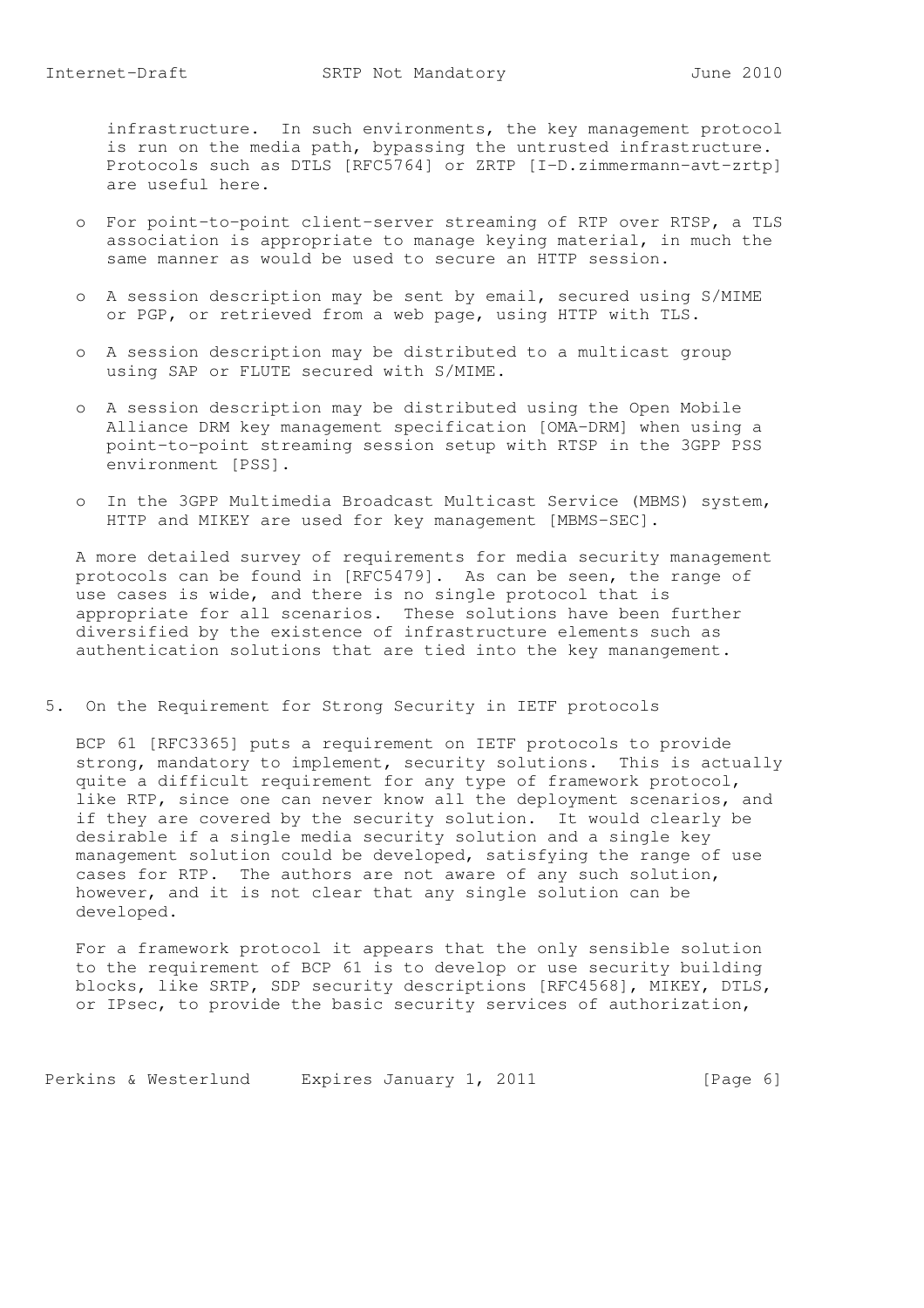data integrity protection and date confidentiality protection. When new usages of the RTP framework arise, one needs to analyze the situation, to determine if the existing building blocks satisfy the requirements. If not, it is necessary to develop new security building blocks.

 When it comes to fulfilling the "MUST Implement" strong security for a specific application, it will fall on that application to actually consider what building blocks it is required to support. To maximize interoperability it is desirable if certain applications, or classes of application with similar requirements, agree on what data security mechanisms and key-management should be used. If such agreement is not possible, there will be increased cost, either in the lack of interoperability, or in the need to implement more solutions. Unfortunately this situation, if not handled reasonably well, can result in a failure to satisfy the requirement of providing the users with an option of turning on strong security when desired.

## 6. Conclusions

 As discussed earlier it appears that a single solution can't be designed to meet the diverse requirements. In the absence of such a solution, it is hoped that this memo explains why SRTP is not mandatory as the media security solution for RTP-based systems, and why we can expect multiple key management solutions for systems using RTP.

 It is important for any RTP-based application to consider how it meets the security requirements. This will require some analysis to determine these requirements, followed by the selection of a mandatory to implement solution, or in exceptional scenarios several solutions, including the desired RTP traffic protection and key management. SRTP is a preferred solution for the protection of the RTP traffic in those use cases where it is applicable. It is out of scope for this memo to recommend a preferred key management solution.

## 7. Security Considerations

This entire memo is about security.

8. IANA Considerations

No IANA actions are required.

Perkins & Westerlund Expires January 1, 2011 [Page 7]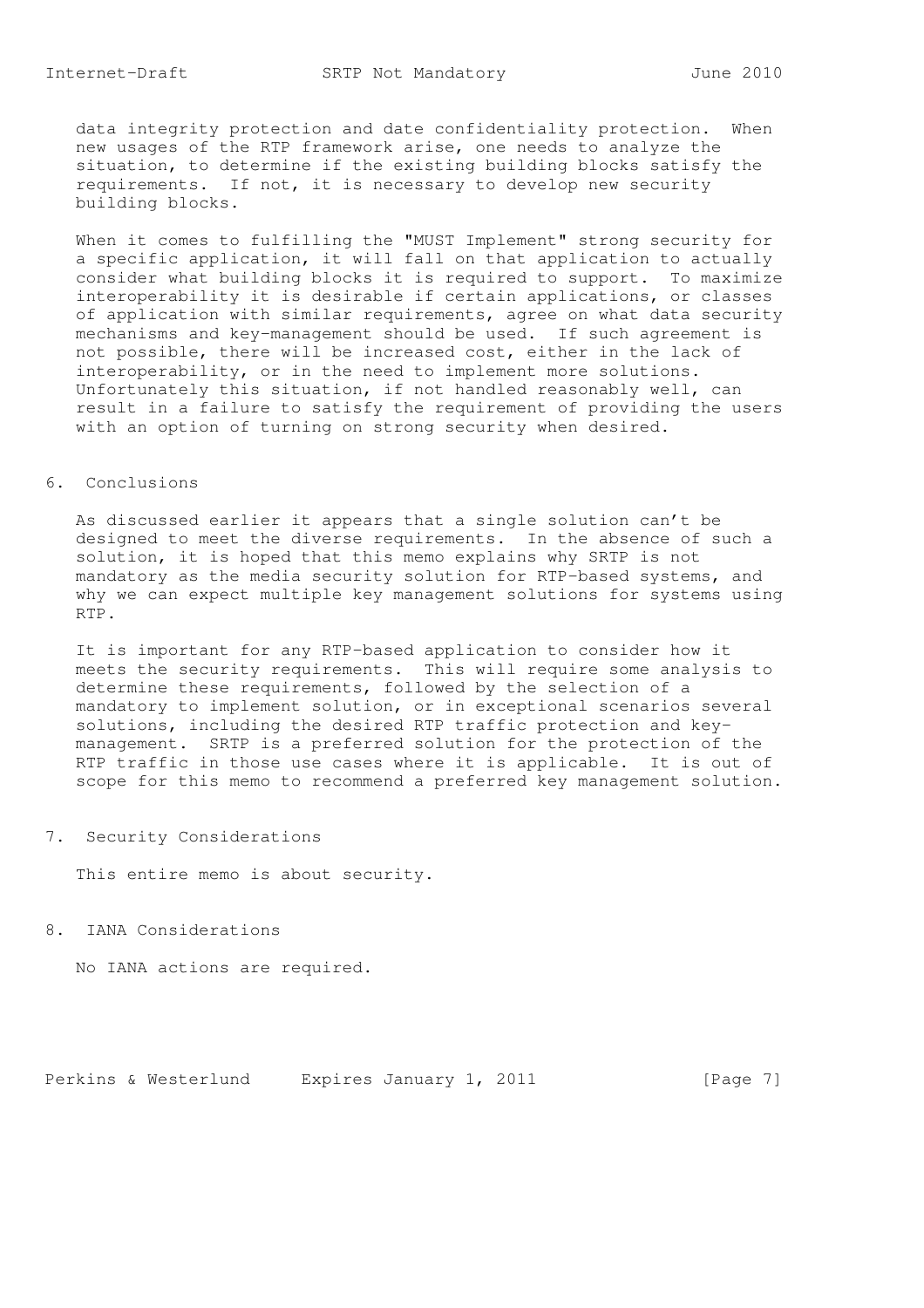Thanks to Ralph Blom, Hannes Tschofenig, Dan York, Alfred Hoenes, Martin Ellis, Ali Begen, and Keith Drage for their feedback.

10. Informative References

 [3GPP.33.210] 3GPP, "IP network layer security", 3GPP TS 33.210.

 [ETSI.TS.102.474] ETSI, "Digital Video Broadcasting (DVB); IP Datacast over DVB-H: Service Purchase and Protection", ETSI TS 102 474, November 2007.

 [I-D.ietf-mmusic-rfc2326bis] Schulzrinne, H., Rao, A., Lanphier, R., Westerlund, M., and M. Stiemerling, "Real Time Streaming Protocol 2.0 (RTSP)", draft-ietf-mmusic-rfc2326bis-23 (work in progress), March 2010.

- [I-D.zimmermann-avt-zrtp] Zimmermann, P., Johnston, A., and J. Callas, "ZRTP: Media Path Key Agreement for Unicast Secure RTP", draft-zimmermann-avt-zrtp-22 (work in progress), June 2010.
- [MBMS] 3GPP, "Multimedia Broadcast/Multicast Service (MBMS); Protocols and codecs TS 26.346".
- [MBMS-SEC] 3GPP, "Security of Multimedia Broadcast/Multicast Service (MBMS) TS 33.246".
- [OMA-DRM] Open Mobile Alliance, "DRM Specification 2.0".
- [PSS] 3GPP, "Transparent end-to-end Packet-switched Streaming Service (PSS); Protocols and codecs TS 26.234".
- [RFC0768] Postel, J., "User Datagram Protocol", STD 6, RFC 768, August 1980.
- [RFC0793] Postel, J., "Transmission Control Protocol", STD 7, RFC 793, September 1981.
- [RFC3261] Rosenberg, J., Schulzrinne, H., Camarillo, G., Johnston, A., Peterson, J., Sparks, R., Handley, M., and E.

Perkins & Westerlund Expires January 1, 2011 [Page 8]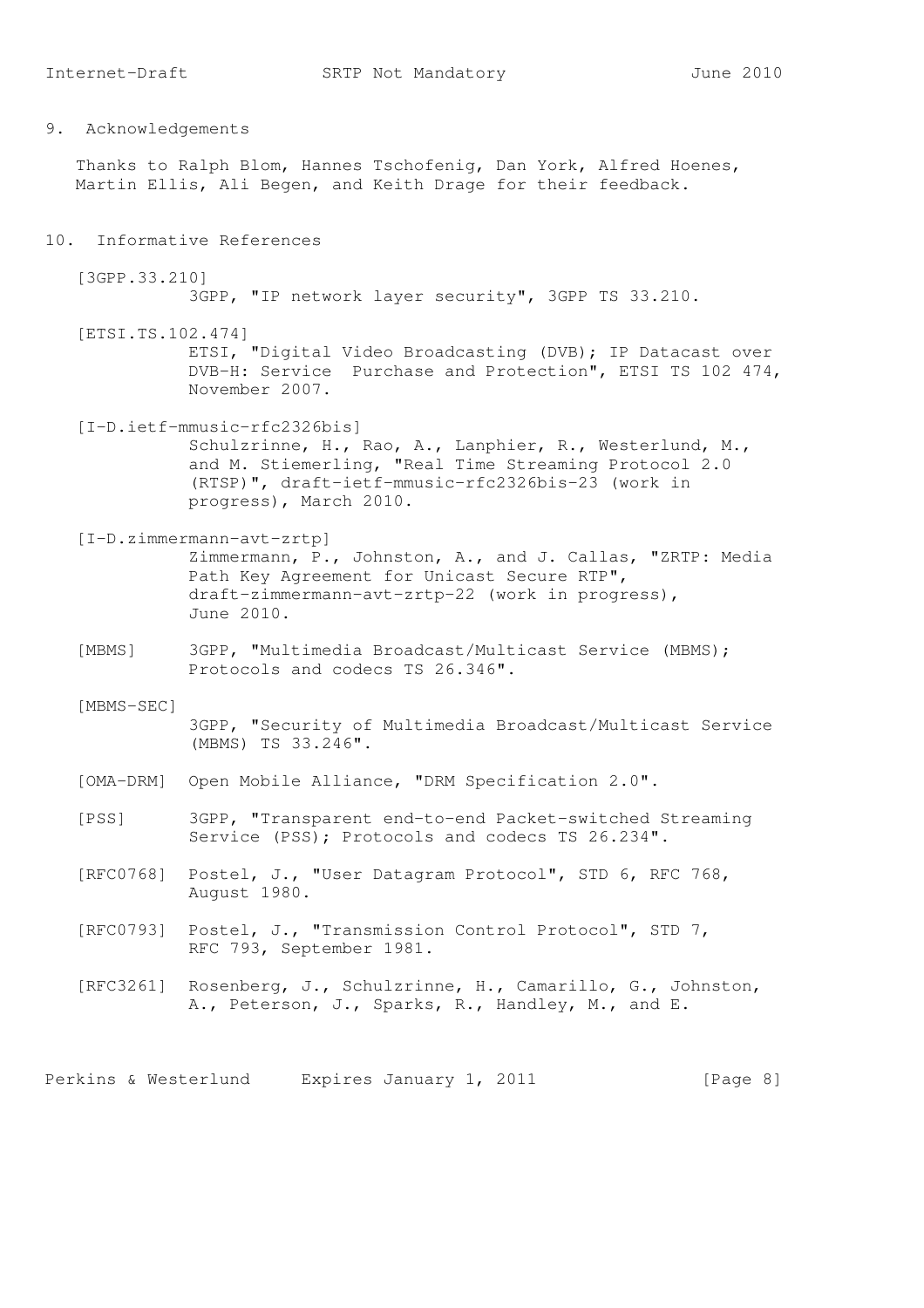Schooler, "SIP: Session Initiation Protocol", RFC 3261, June 2002.

- [RFC3264] Rosenberg, J. and H. Schulzrinne, "An Offer/Answer Model with Session Description Protocol (SDP)", RFC 3264, June 2002.
- [RFC3365] Schiller, J., "Strong Security Requirements for Internet Engineering Task Force Standard Protocols", BCP 61, RFC 3365, August 2002.
- [RFC3550] Schulzrinne, H., Casner, S., Frederick, R., and V. Jacobson, "RTP: A Transport Protocol for Real-Time Applications", STD 64, RFC 3550, July 2003.
- [RFC3711] Baugher, M., McGrew, D., Naslund, M., Carrara, E., and K. Norrman, "The Secure Real-time Transport Protocol (SRTP)", RFC 3711, March 2004.
- [RFC4340] Kohler, E., Handley, M., and S. Floyd, "Datagram Congestion Control Protocol (DCCP)", RFC 4340, March 2006.
- [RFC4566] Handley, M., Jacobson, V., and C. Perkins, "SDP: Session Description Protocol", RFC 4566, July 2006.
- [RFC4567] Arkko, J., Lindholm, F., Naslund, M., Norrman, K., and E. Carrara, "Key Management Extensions for Session Description Protocol (SDP) and Real Time Streaming Protocol (RTSP)", RFC 4567, July 2006.
- [RFC4568] Andreasen, F., Baugher, M., and D. Wing, "Session Description Protocol (SDP) Security Descriptions for Media Streams", RFC 4568, July 2006.
	- [RFC4614] Duke, M., Braden, R., Eddy, W., and E. Blanton, "A Roadmap for Transmission Control Protocol (TCP) Specification Documents", RFC 4614, September 2006.
- [RFC5246] Dierks, T. and E. Rescorla, "The Transport Layer Security (TLS) Protocol Version 1.2", RFC 5246, August 2008.
	- [RFC5479] Wing, D., Fries, S., Tschofenig, H., and F. Audet, "Requirements and Analysis of Media Security Management Protocols", RFC 5479, April 2009.
	- [RFC5764] McGrew, D. and E. Rescorla, "Datagram Transport Layer Security (DTLS) Extension to Establish Keys for the Secure Real-time Transport Protocol (SRTP)", RFC 5764, May 2010.

Perkins & Westerlund Expires January 1, 2011 [Page 9]